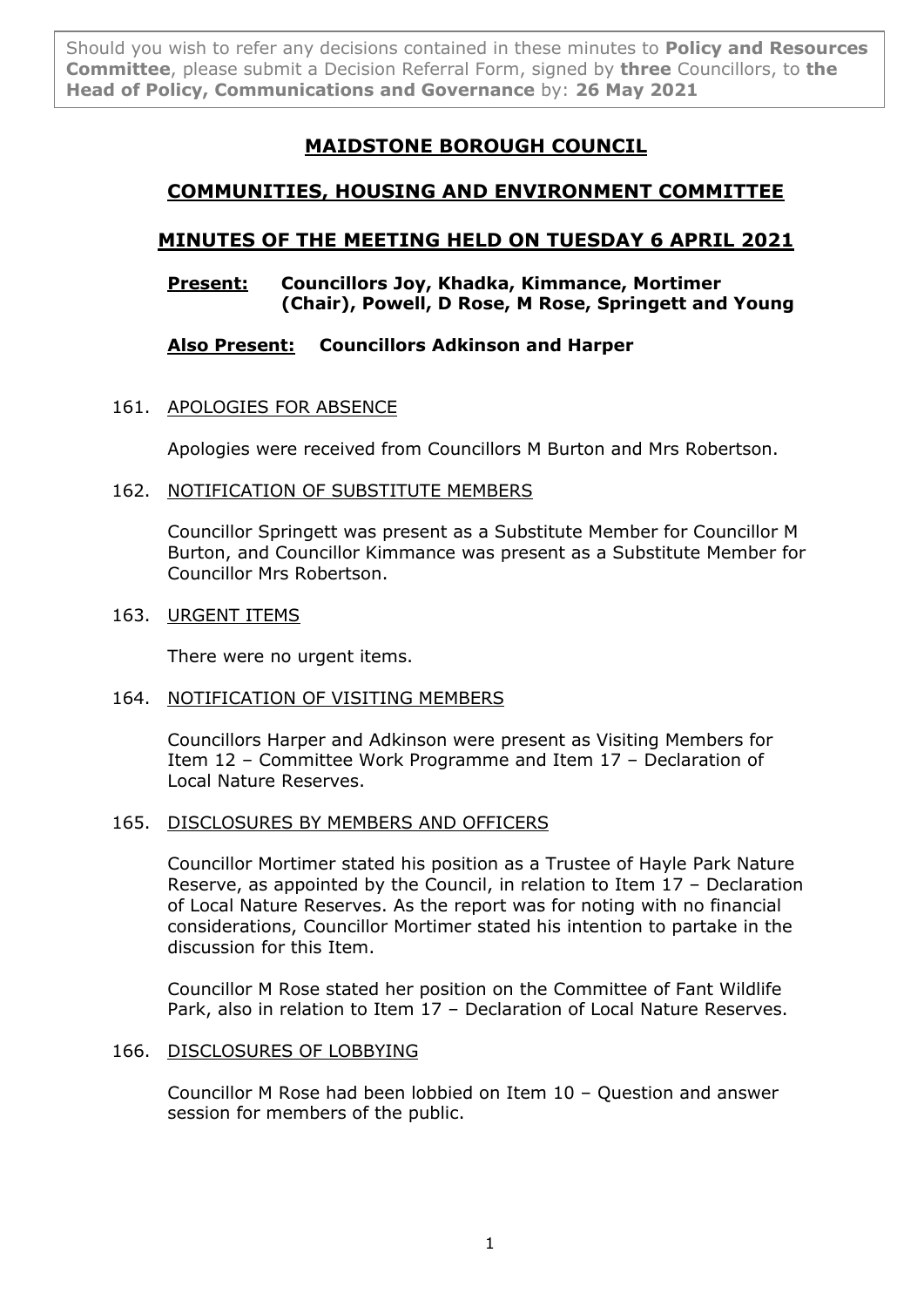#### 167. EXEMPT ITEMS

**RESOLVED:** That Item 18 – Granada House be taken in private due to the possible disclosure of exempt information.

#### 168. MINUTES OF THE MEETING HELD ON 2 MARCH 2021

**RESOLVED:** That the Minutes of the meeting held on 2 March 2021 be approved as a correct record and signed at a later date.

#### 169. PRESENTATION OF PETITIONS

There were no petitions.

#### 170. QUESTION AND ANSWER SESSION FOR MEMBERS OF THE PUBLIC

Ms Dee Bonett asked the following question of the Chairman:

"*Since the Pilot Scheme was implemented in August [2020,](tel:+442020) the recognition of John Chadwick's Memory, continues to gather momentum to a much wider audience.*

*Therefore I have vowed, to continue moving Maidstone Borough Council and the CHE Panel forward positively, I will no longer agree to any interviews that do not include The Pet Policy for Emergency Accommodation and The Pilot Scheme, inspired by his tragic death.*

*John Chadwicks Memory no longer needs to stop at his Suicide. The changes made here in Maidstone for Pets in Accommodation, is firmly seen to have set the Benchmark for Local Authorities to follow suit.*

*Would Maidstone Borough Council and the CHE Panel consider naming the changes made, in Memory of John Chadwick? I would like to see this as being "Chadwicks Rule" or "John Chadwicks Rule", or any such tributes fitting in his name.*

*I feel this would further set a precedence for Local Authorities to follow, both here in the UK and also abroad*."

The Chairman responded to the question.

Ms Bonett asked the following supplementary question:

"*Are Maidstone Borough Council informing those who are residing in emergency accommodation with their pets of their rights to be able to refuse the first offer of accommodation which may have a no pet policy or which may not be suitable for the pets?"*

The Chairman responded to the question.

The full responses were recorded on the webcast and made available to view on the Maidstone Borough Council Website.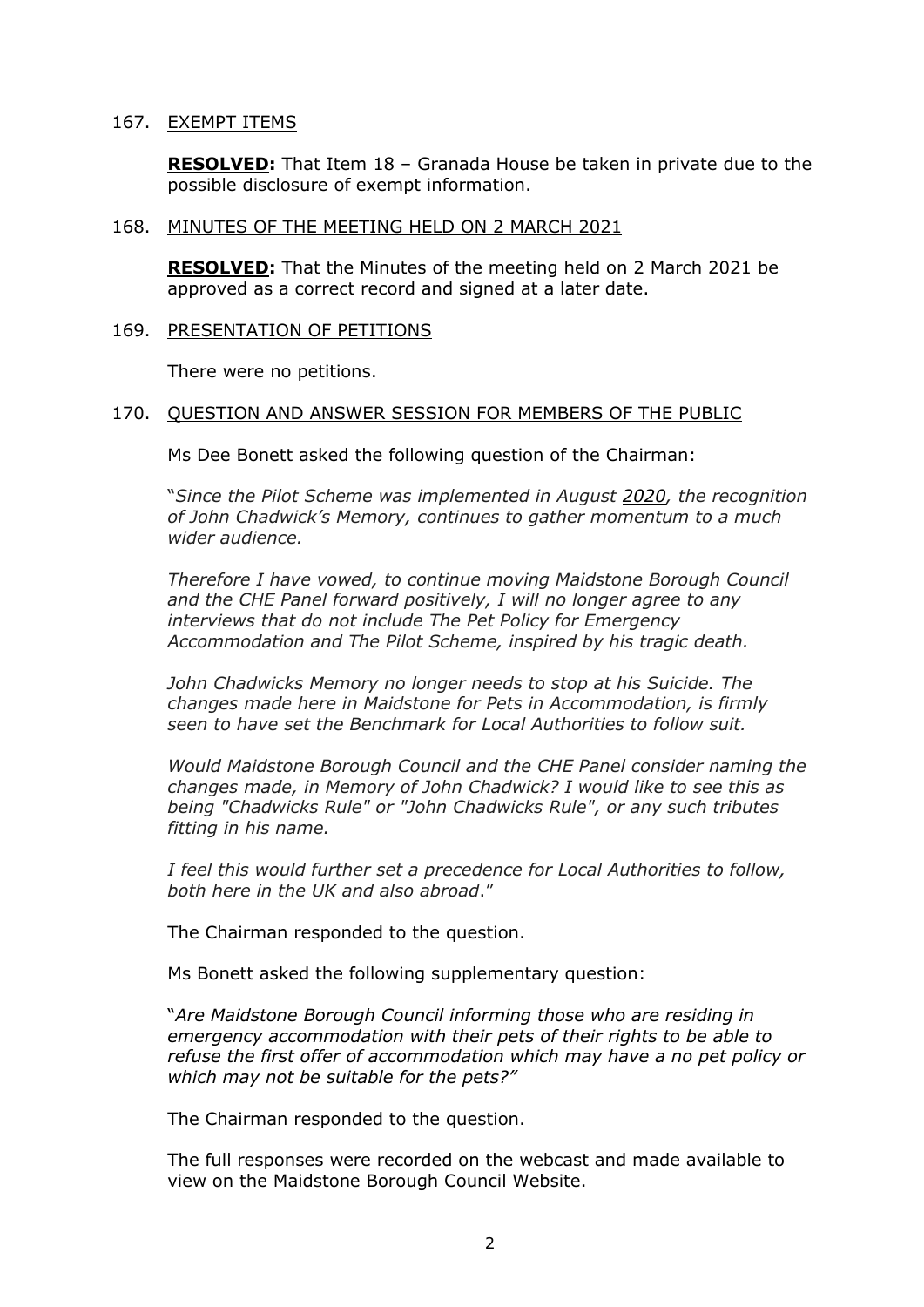To access the webcast recording, please use the link below:

<https://www.youtube.com/watch?v=NRAyzlLaH94>

## 171. OUESTIONS FROM MEMBERS TO THE CHAIRMAN

There were no questions from Members to the Chairman.

## 172. COMMITTEE WORK PROGRAMME

In response to questions, the Head of Housing and Community Services explained that the Anti-Idling Policy had been postponed due to limited officer capacity, as priority had been given to workstreams enabling Covid-19 recovery. However enforcement officers were exercising available powers to encourage drivers to tun off their engines when static.

The next meeting of the Committee acting as the Crime and Disorder Committee would occur on 1 June 2021, prior to the ordinary meeting of the Committee.

**RESOLVED**: That the Committee Work Programme be noted.

## 173. REPORTS OF OUTSIDE BODIES

There were no Reports of Outside Bodies.

## 174. SAFEGUARDING POLICY REFRESH

The Housing and Inclusion Manager introduced the report and explained that the feedback received from Members and Officers had indicated that the Safeguarding Policy needed to be streamlined. The proposed document would be easier to navigate whilst still providing an overview of the Council's safeguarding responsibilities. New Safegaurding Champions had been recruited with training provided, and the Sharepoint site underwent a refresh in October 2020. Since this date, 30 safeguarding alerts had been received, the majority of which related to domestic abuse and mental health concerns.

In response to questions, the Housing and Inclusion Manager explained that the updated policy did not contain changes to the safeguarding process but removed information that was not necessary. Kent County Council were responsible for safeguarding across the county. The policy's success would be measured by the continuance of safeguarding alerts being raised by staff.

## **RESOLVED:** That

- 1. The refreshed safeguarding policy be adopted; and
- 2. The safeguarding data collected across the organisation be reviewed in twelve months.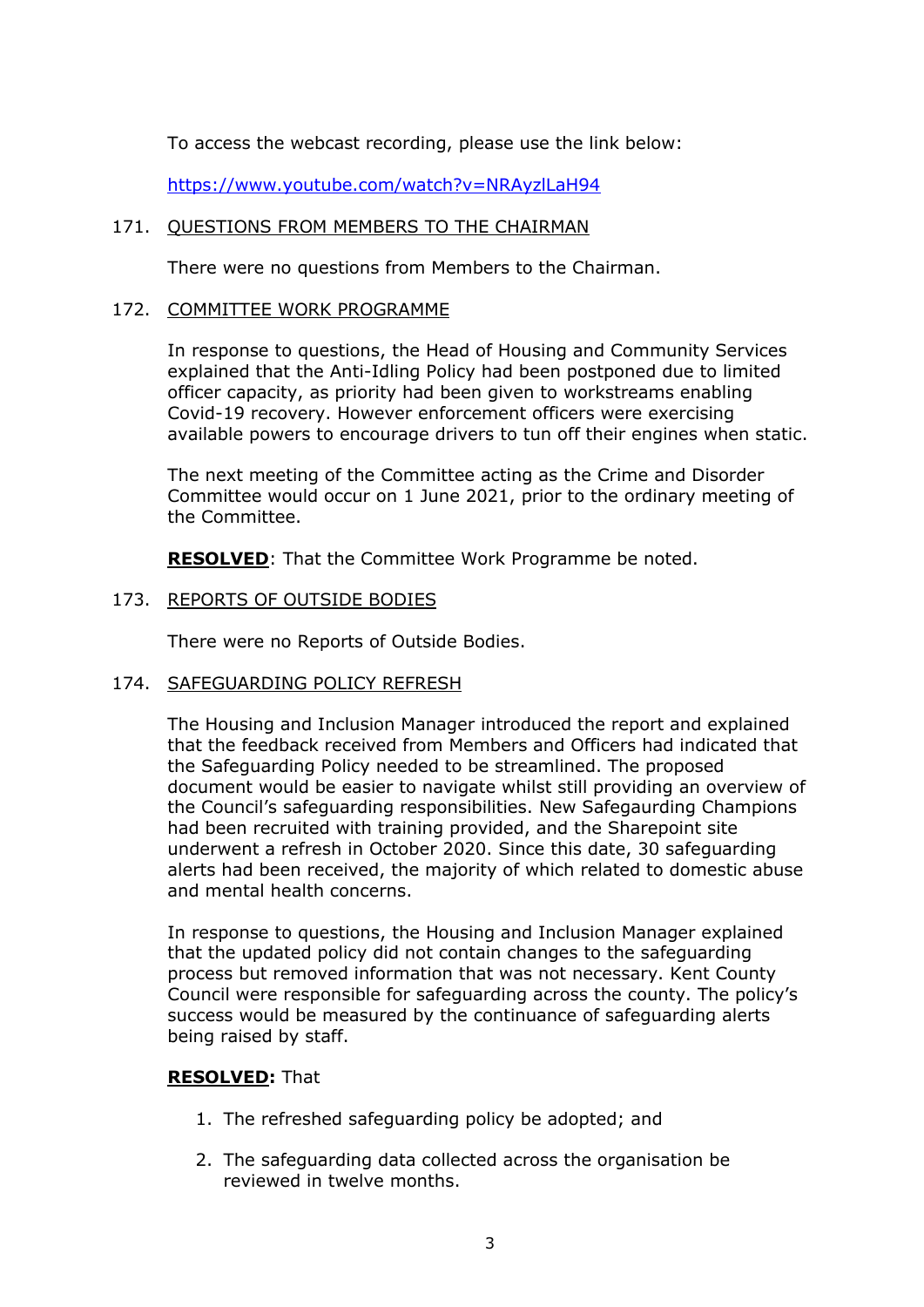## 175. PRIVATE SECTOR HOUSING ENFORCEMENT POLICY 2021

The Housing and Health Manager introduced the report, explaining that the policy had been updated to reflect numerous changes in the relevant legislation and regulations. This included the Tenant Fees Act 2019, the Minimum Energy Efficiency Standards Regulations 2015, the Electrical Safety Standards in the private Rented Sector Regulations 2020 and the Housing and Planning Act 2016. A suggestion was made to rename the policy to the Housing Standards Policy.

In response to questions, it was clarified that the policy would apply to social housing landlords and private landlords, and that property inspections could be implemented both reactively and proactively.

**RESOLVED:** That the Housing Standards Enforcement Policy 2021-2025 attached at Appendix A to the report, including the table of financial penalties to be applied under sections 23, 126 and Schedule 9 of the Housing and Planning Act 2016, be approved.

## 176. ACCESS TO SERVICE REVIEW UPDATE

The Senior Policy and Engagement Officer introduced the report confirming that the panel was comprised of Councillors Burton, Joy, Mortimer, Powell and M Rose. The review had begun with digital accessibility, considering the accessibility of the Council's website, the services offered digitally, and the impact of digital exclusion, comparing Maidstone to the national picture. The second phase of the review was communication, considering community engagement and developing the community repository. Further meetings of the panel had been scheduled to continue the review and a report would be presented to the Committee once it was complete.

Members of the panel felt positive about the review which had led to increased knowledge in the areas considered and expressed their thanks to the Officers involved.

**RESOLVED:** That the progress on the Access to Services Review and the emerging recommendations in Appendix 2 to the report be noted.

## 177. DECLARATION OF LOCAL NATURE RESERVES

The Parks and Open Spaces Manager introduced the report which proposed the first sites to be declared Local Nature Reserves, selected to make the best use of the resources available. The report followed the Committee's decision of 16 December 2019 to create new and extend existing local nature reserves within the Borough. The sites proposed were outlined and it was noted that it would take up to a year to bring the sites forward.

The Committee expressed support for the proposals.

**RESOLVED:** That the planned work and sites to be progressed be noted.